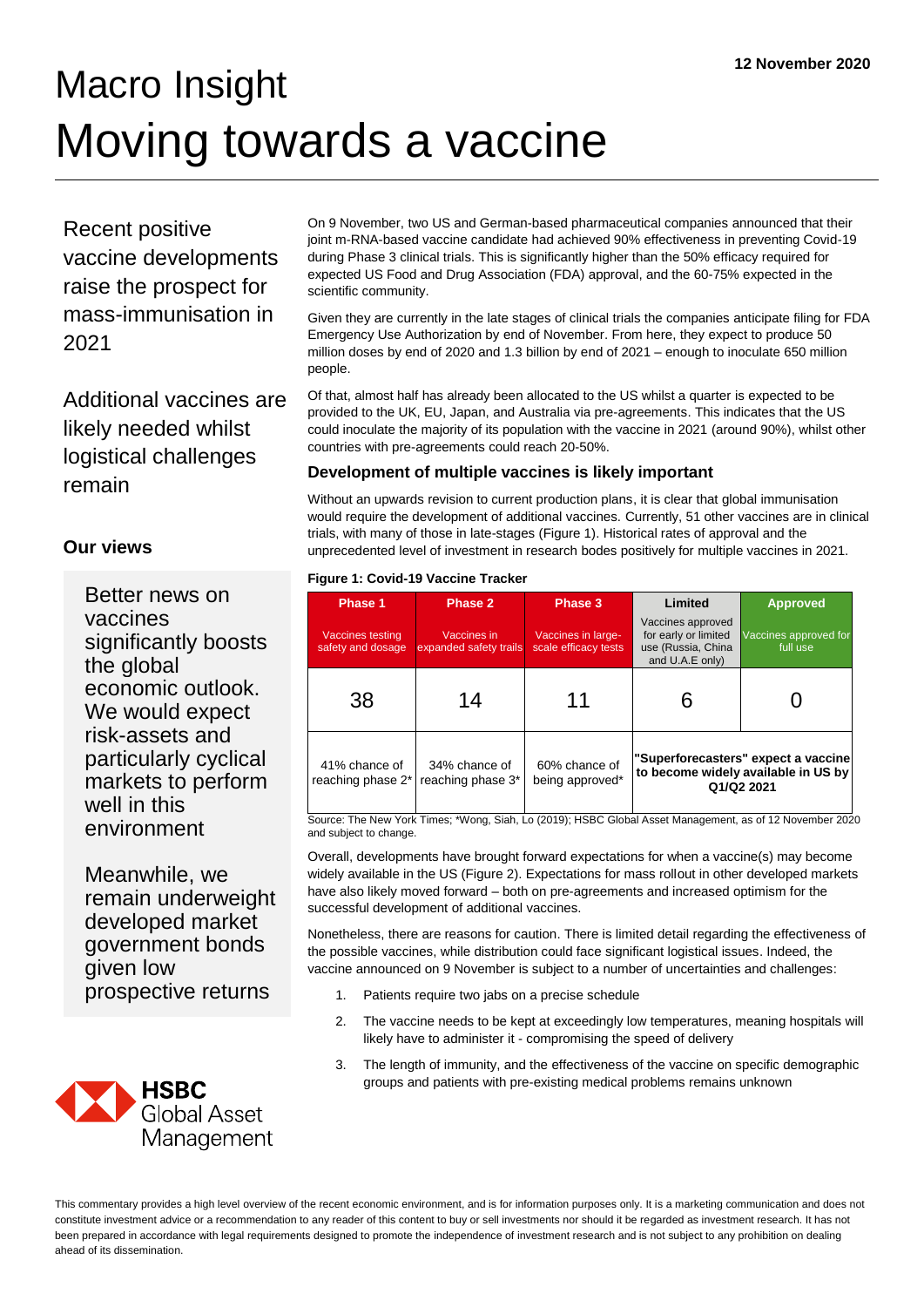Mass rollout of vaccines could materially improve macroeconomic conditions, although challenges remain

#### **Figure 2: Expectations for a vaccine in the US**



Source: Good Judgement Inc., HSBC Global Asset Management, as of 10 November 2020. Any forecast, projection or target where provided is indicative only and not guaranteed in any way. HSBC Global Asset Management accepts no liability for any failure to meet such forecast, projection or target.

#### **How have markets responded?**

Globally, risk-assets rallied strongly in response to the news. Prospects of mass vaccination improve economic sentiment whilst ultimately, albeit not immediately, reduce the need for tough social restrictions that have hit economic output and profits on an unprecedented scale.

Market action has given us an insight into assets that could outperform under a scenario of vaccine rollout. Notably, cyclical stocks, commodities, and risk-assets that have lagged during this crisis, such as Europe and EM ex-Asia equities, performed well (Figure 3). Assets that have outperformed year-to-date including tech and gold, fell on the news as treasury yields spiked and narratives of reflation resurfaced following months of low global inflationary pressure.

Cyclical equities rallied on an improved outlook, whilst markets that have outperformed in 2020, lagged

#### **Figure 3: Market moves**



Source: HSBC Global Asset Management, as of 12 November 2020. Past performance is not an indication of future returns.

#### **Investment implications**

Following the US election result that showed the likelihood of a Biden victory and split Congress outcome, risk assets saw a broad rally as investors priced in an environment of reduced economic uncertainty (a Democrat Party constrained in implementing market unfriendly aspects of their policy agenda, and Biden likely pursuing a multilateral approach to trade disputes).

However, recent positive vaccine news is a **positive growth shock**, similar to the May/June phase of equity market gains that coincided with upside surprises to the recovery from spring lockdowns. Whilst there is uncertainty over when herd immunity can be reached, a higher probability that the pandemic can be contained next year boosts the global economic outlook.

Recent price action has shown the intra-equity market effects of this type of shock. **Indeed, we are now more positive on equity markets exposed to the economic cycle that have lagged in their performance this year**. But we acknowledge that expected returns have fallen over 2020 and we need to be realistic.

Meanwhile, although developed government bond yields have recently edged higher, prospective returns remain relatively low. An improving economic outlook and evidence of deteriorating diversification properties mean we remain strategically underweight.

**James Antwis and Hussain Mehdi, Global Investment Strategy Team**

The overall environment remains positive for global risk assets whilst government bonds could underperform